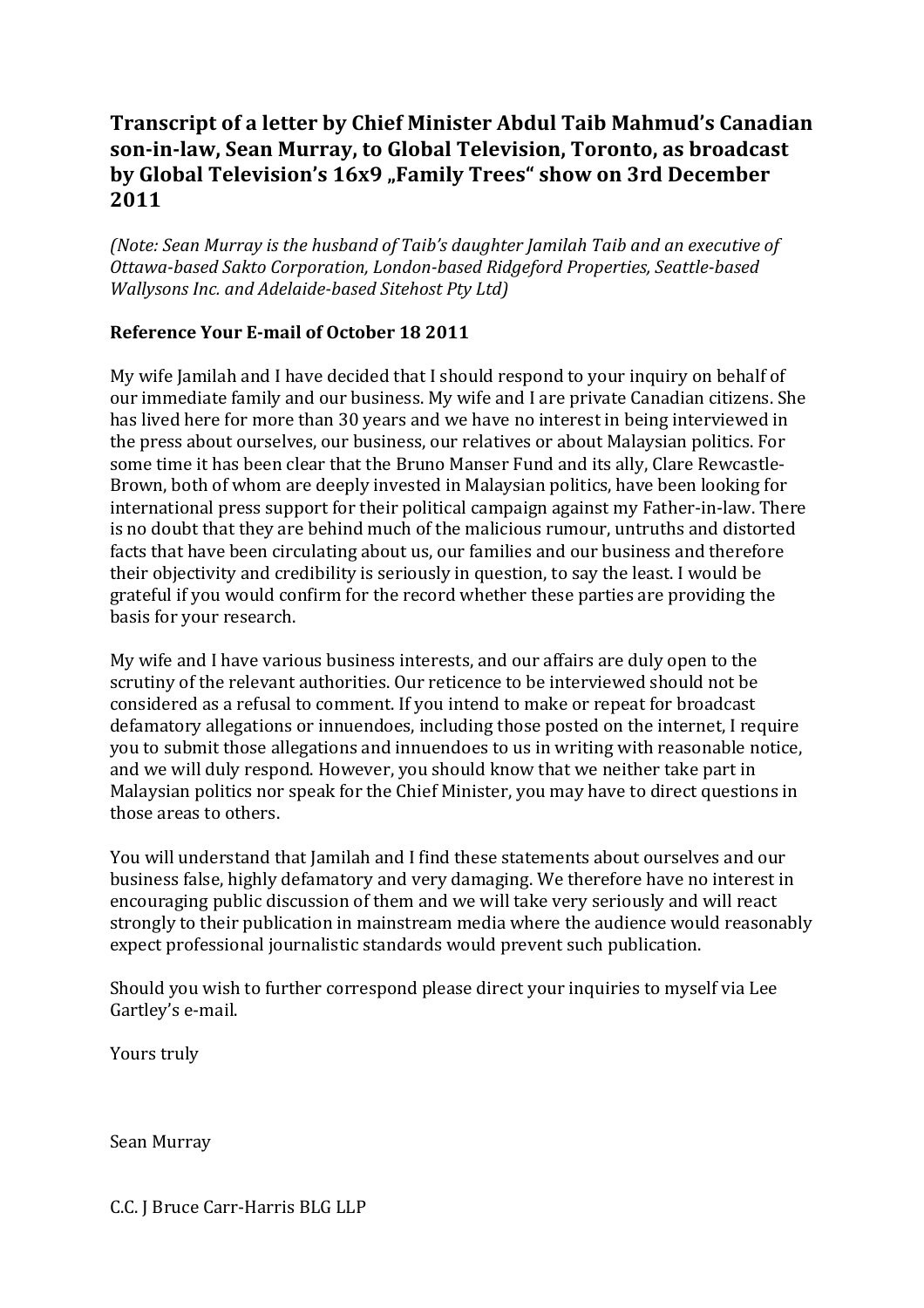## **Transcript of a legal letter by J Bruce Carr-Harris, Partner at Ottawabased law firm Borden Ladner Gervais LLP to Global Television.** Toronto, as broadcast by 16x9 Family Trees show on 3rd December **2011**

J Bruce Carr-Harris

Our File No (XXX)

November 29, 2011

Dear Ms. James

I am responding on behalf of my clients Sean and Jamilah Murray and their businesses concerning questions you have sent to them in preparation for your planned program. As you know from his recent correspondence, Mr. Murray intended to respond directly to you himself. Instead, having recently become aware of the tone and content of your forthcoming broadcast from its promotion on your Global News website, Mr. Murray has instructed me to respond, given the legal implications of these matters – some of which are potentially defamatory.

Although asked directly, you have declined on two occasions to confirm to my clients whether the planned program has any connection with the Bruno Manser Fund (BMF) and their immediate allies, the Sarawak Report Website run by Clare Rewcastle Brown (CRB). However, based upon the contents of your website promotion and that run on the Sarawak Report website, a reasonable person would believe that this program is inspired by the ongoing attacks on my clients by the BMF and CRB. Nonetheless, I remain hopeful that Shaw media, a respected broadcast entity, would not repeat these defamatory statements and that high journalistic ethical standards are maintained in the broadcast of your item.

Having said that let me address the issues that you have raised.

1. The issue of beneficial ownership of Sakto. It appears from your website promotion that the premise of your story is that Taib Mahmud invested money he made in Malaysia and supposedly invested the profits in a Canadian company named Sakto. This is a false premise. The fact is that Sakto was incorporated as a Canadian company in 1983 by Jamilah Taib and her Uncle Onn. Her father is on the public record as saying that he contributed money to her. At no stage did her father have economic benefits from, or any direction of, the business – directly or indirectly. Sean Murray joined Sakto as a director in 1987, and remains an active director of the company. No member of Jamilah's family plays an active role in the company.

2. The issue of the Murrays' private companies and assets. The books of these businesses are open to the scrutiny of auditors and authorities, but as with all private companies and individuals, they are protected by privacy laws.

3. The issue of their assets and investments worldwide. For the reasons given above, these are matters for the Murrays, Sakto and the relevant regulatory and financial authorities – not for publication. With regard to your question concerning investments